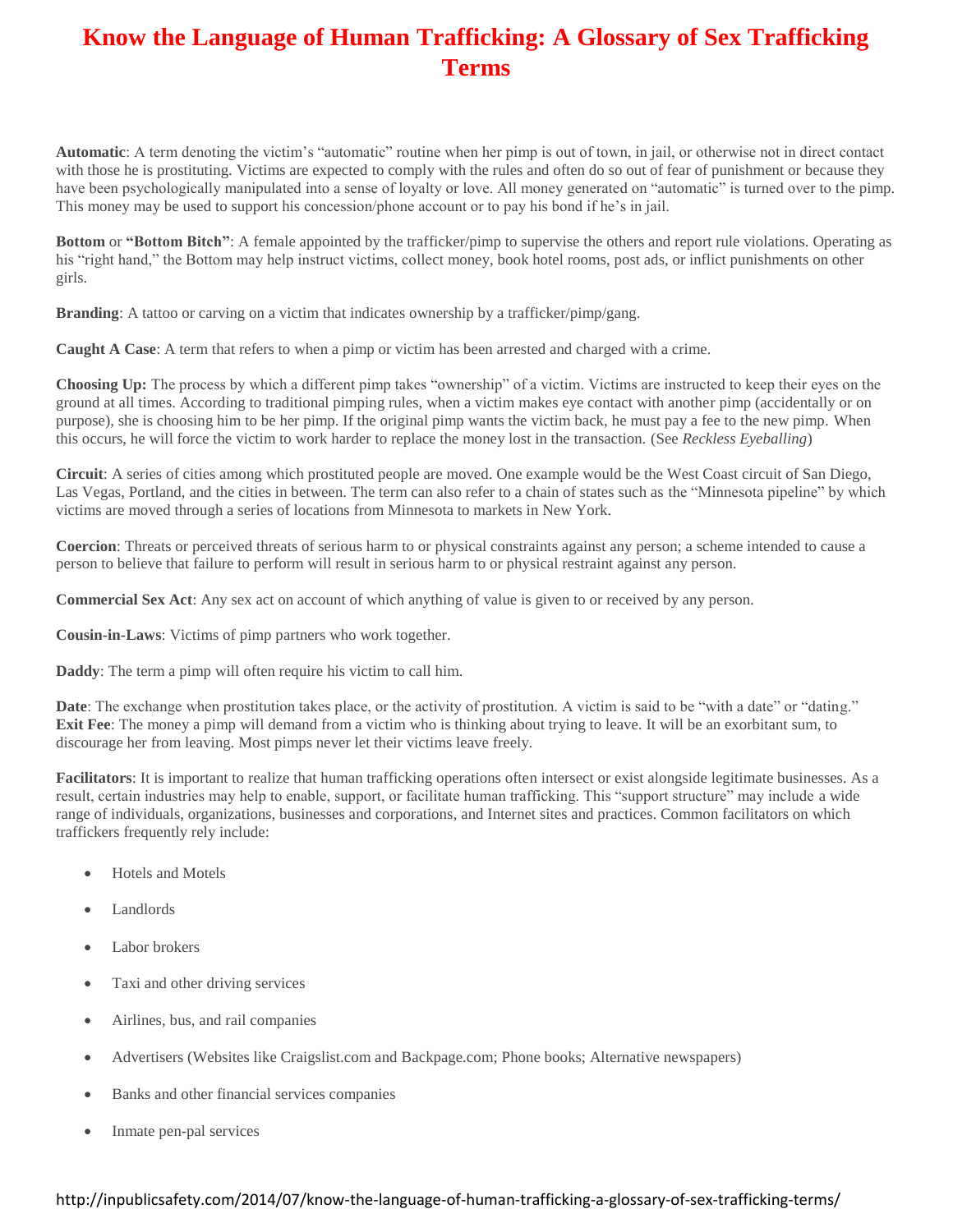## **Know the Language of Human Trafficking: A Glossary of Sex Trafficking Terms**

**Family/Folks**: The term used to describe the other individuals under the control of the same pimp. He plays the role of father (or "Daddy") while the group fulfills the need for a "family."

**Finesse Pimp/Romeo Pimp**: One who prides himself on controlling others primarily through psychological manipulation. Although he may shower his victims with affection and gifts (especially during the recruitment phase), the threat of violence is always present.

**Force (Federal TVPA Definition):** Physical restraint or causing serious harm. Examples of force include kidnapping, battering, kicking, pushing, denial of food or water, denial of medical care, forced use of drugs or denial of drugs once a victim is addicted, forced to lie to friends and family about their whereabouts, being held in locked rooms or bound.

**Fraud**: Knowingly misrepresenting the truth or concealing an actual fact for the purpose of inducing another person to act to her/his detriment. Examples of fraud include false promises for specific employment, being promised a certain amount of money that is never paid, working conditions are not as promised, being told she or he would receive legitimate immigration papers or a green card to work but the documents are not obtained.

**Gorilla (or Guerilla) Pimp**: A pimp who controls his victims almost entirely through physical violence and force.

**Head Cut**: A victim getting beaten down by their pimp.

**Human smuggling:** The facilitation, transportation, attempted transportation, or illegal entry of a person or persons across an international border, in violation of one or more countries' laws, either clandestinely or through deception, such as the use of fraudulent documents.

**In-Pocket**: Not paying any other pimp than the one controlled by the victim. Not speaking to any other pimp.

**"John" (a/k/a Buyer or "Trick")**: An individual who pays for or trades something of value for sexual acts.

**Kiddie Stroll**: An area known for prostitution that features younger victims.

**Loose Bitch**: Pimps call a loose bitch a victim who keeps choosing different pimps.

Lot Lizard: Derogatory term for a person who is being prostituted at truck stops.

**Madam**: An older woman who manages a brothel, escort service or other prostitution establishment. She may work alone or in collaboration with other traffickers.

**Out of Pocket**: The phrase describing when a victim is not under control of a pimp but working on a pimp-controlled track, leaving her vulnerable to threats, harassment, and violence in order to make her "choose" a pimp. This may also refer to a victim who is disobeying the pimp's rules.

**Pimp:** A person who controls and financially benefits from the commercial sexual exploitation of another person. The relationship can be abusive and possessive, with the pimp using techniques such as psychological intimidation, manipulation, starvation, rape and/or gang rape, beating, confinement, threats of violence toward the victim's family, forced drug use, and the shame from these acts to keep the sexually exploited person under control.

**Pimp Circle**: When several pimps encircle a victim to intimidate through verbal and physical threats in order to discipline the victim or force her to choose up.

**Pimp Partner**: Two pimps who are friends and allow their victims to work together.

**Quota**: A set amount of money that a trafficking victim must make each night before she can come "home." Quotas are often set between \$300 and \$2000. If the victim returns without meeting the quota, she is typically beaten and sent back out on the street to earn the rest. Quotas vary according to geographic region, local events, etc.

**Reckless Eyeballing**: A term which refers to the act of looking around instead of keeping your eyes on the ground. Eyeballing is against the rules and could lead an untrained victim to "choose up" by mistake.

**Renegade**: A person involved in prostitution without a pimp.

## http://inpublicsafety.com/2014/07/know-the-language-of-human-trafficking-a-glossary-of-sex-trafficking-terms/